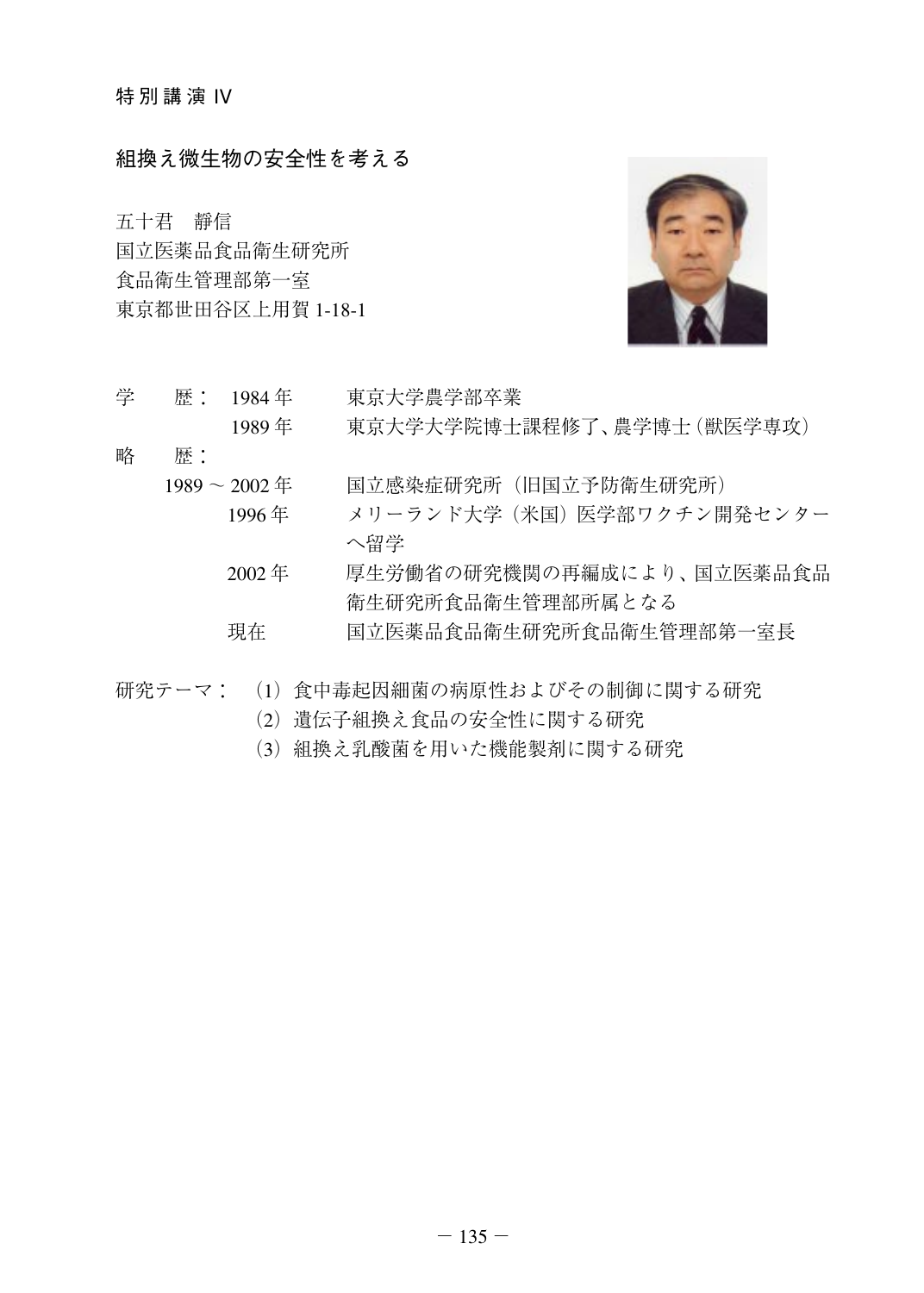$1996$ 

 $\overline{BSE}$ 

 $\ddot{\alpha}$  $\mathcal{D}$ 

 $\alpha$  the contract  $\alpha$  extended to the system of  $\alpha$ 

Codex the contract of the contract of the contract of the contract of the contract of the contract of the contract of the contract of the contract of the contract of the contract of the contract of the contract of the cont

FAO/WHO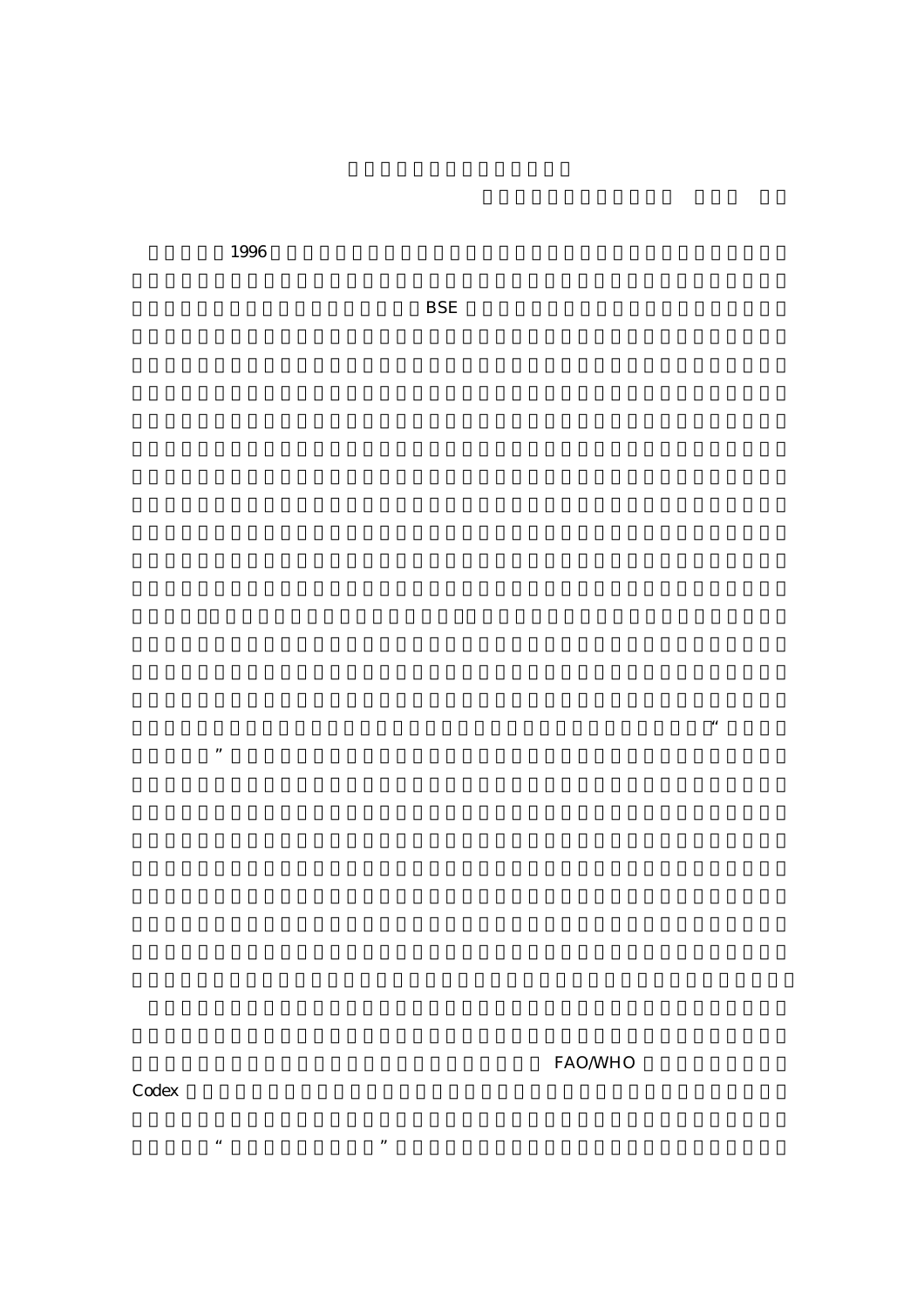## $\mathbf C$ odex  $\mathbf C$

Codex のガイドラインを取り入れ書き直された。草案時に、これまでの安全性審査におけ

 $\text{Codex}$ 

 $\ddot{\hspace{1.5cm}}$ 

 $\alpha$  and the set of the set of the set of the set of the set of the set of the set of the set of the set of the set of the set of the set of the set of the set of the set of the set of the set of the set of the set of the  $\kappa$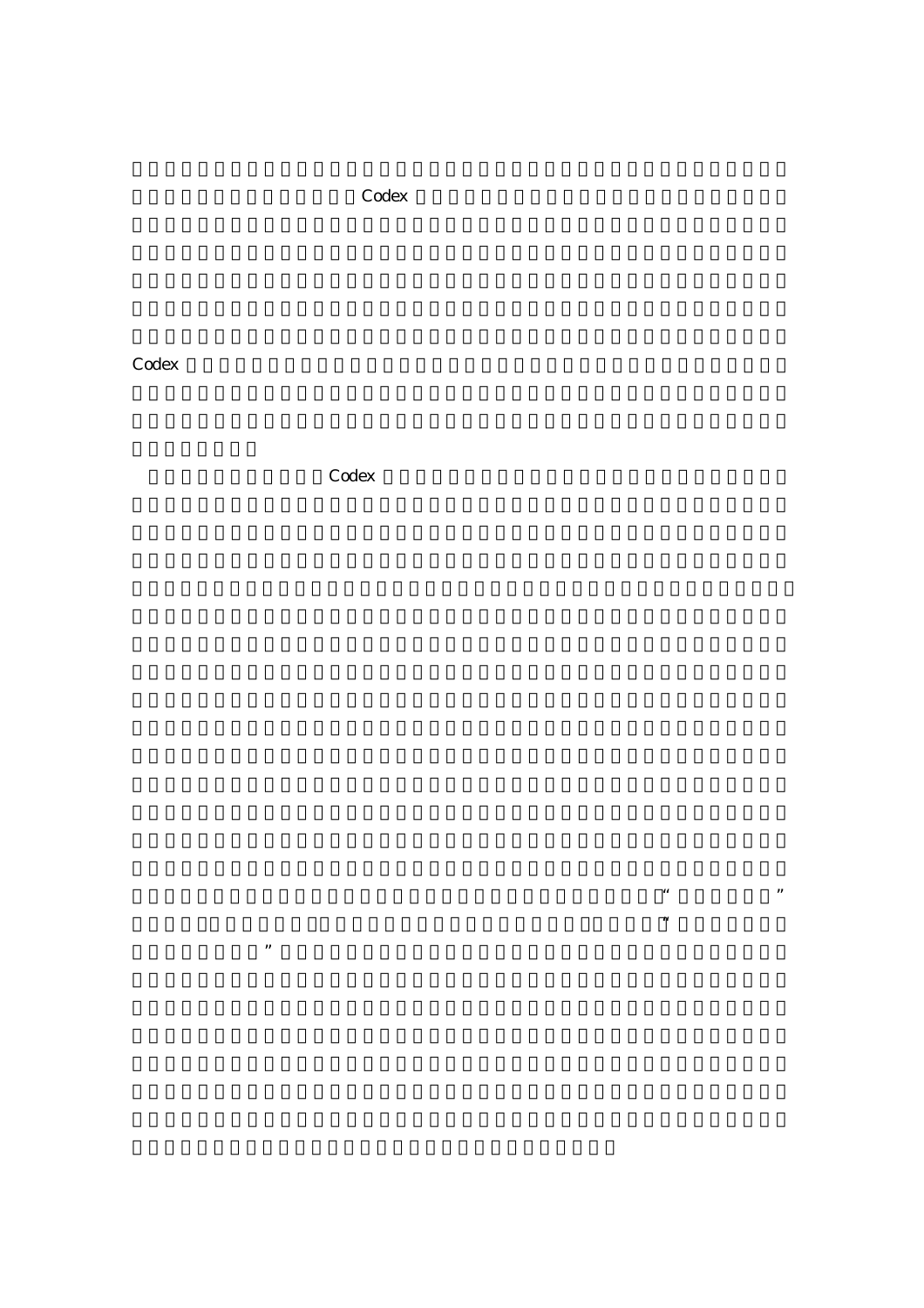## Safety evaluation of genetically modified microorganisms

Shizunobu Igimi, National Institute of Health Sciences

 Serious problems have recently been caused by food-related microorganisms such as large-scale food poisoning caused by enterohemorrhagic *Escherichia coli* in 1996, the largest post-war incidence of food poisoning caused by staphylococcal enterotoxin, and avian influenza, and safety of foods is actively discussed together with the BSE problem. Combining with problems of chemical harmful substances such as food additives, hormone-like substances, and allergic substances, general consumers are highly interested in food safety. Under such circumstances, the administrative agency has established the Food Safety Commission in the cabinet, and takes measures for maintaining food safety. Internationally, upon epidemics of various emerging and re-emerging infectious diseases that are the major routes of infection in many microbial infectious diseases, food safety is actively discussed as an important issue. Measures for problems of harmful substances in foods are also taken. In addition to problems surrounding foods such as control of pathogenic microorganisms and harmful chemical substances, different problems of food safety has recently been discussed, which is consideration of safety of novel foods. With advances in scientific technology, novel foods developed by new techniques, such as gene recombination, have appeared, and how to secure the safety of such foods is a new issue. When contamination of food is the cause such as contamination with toxic substances and pathogens of infectious diseases, the problem is how to eliminate the causative substances or microorganisms. Harmful factors can be identified by the current toxicological methods, and diseases can be controlled by elimination of toxic factors. In contrast, it is difficult to secure the safety of newly developed foods such as genetically modified foods (GMFs) by the current toxicological techniques alone, and fundamental discussion such as 'what is safety of food itself?' is necessary. Toxic substances and pathogenic microorganisms contaminating foods have been mainly discussed for food safety, and food safety could be secured by elimination of these substances, but safety of food itself has not been discussed. For example, foods ingested in daily life are not ingested because its safety has been discussed, and foods that may have not impaired health are frequently eaten. On composition analysis, many foods contain trance amounts of toxic or mutagenic substances. Moreover, most foods are not aseptic, and many microorganisms including putrefactive bacteria are present. Foods are measures of supplying energy for survival of humans, and sustaining of life is prioritized when choices decrease.

 Safety of newly developed foods is to be evaluated by evaluating safety of the food itself. Safety evaluation mainly made by the current toxicological techniques is insufficient, and new approaches are necessary. Discussions made by the joint FAO/WHO expert consultation on foods derived from biotechnology and Codex Alimentarius Commission during preparation of guidelines for GMFs are very helpful. In these report and guideline provide important recommendations on the use of "substantial equivalence" as a concept to